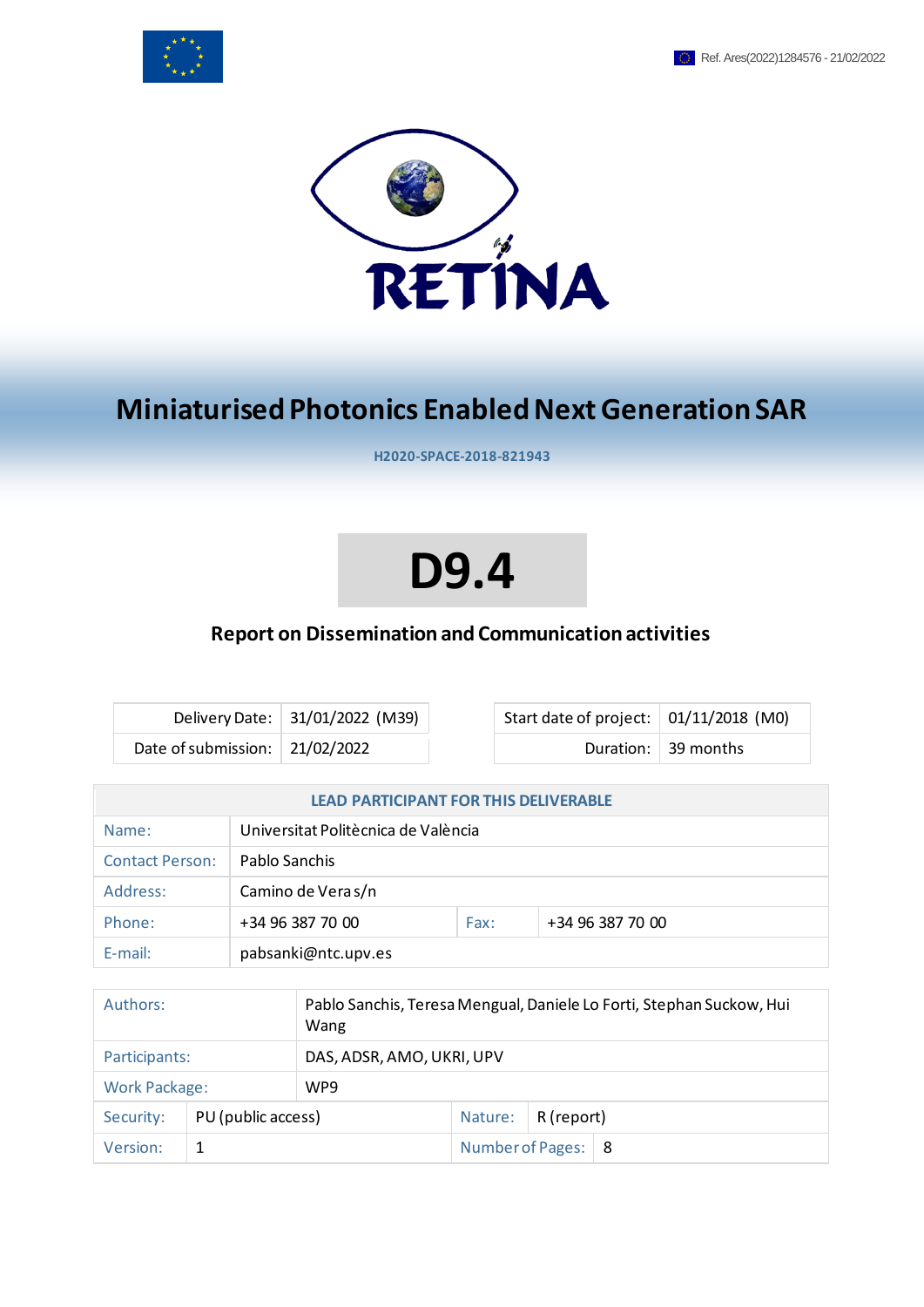

#### **ABSTRACT**

The dissemination and communication activities carried out during the project are summarized in this deliverable.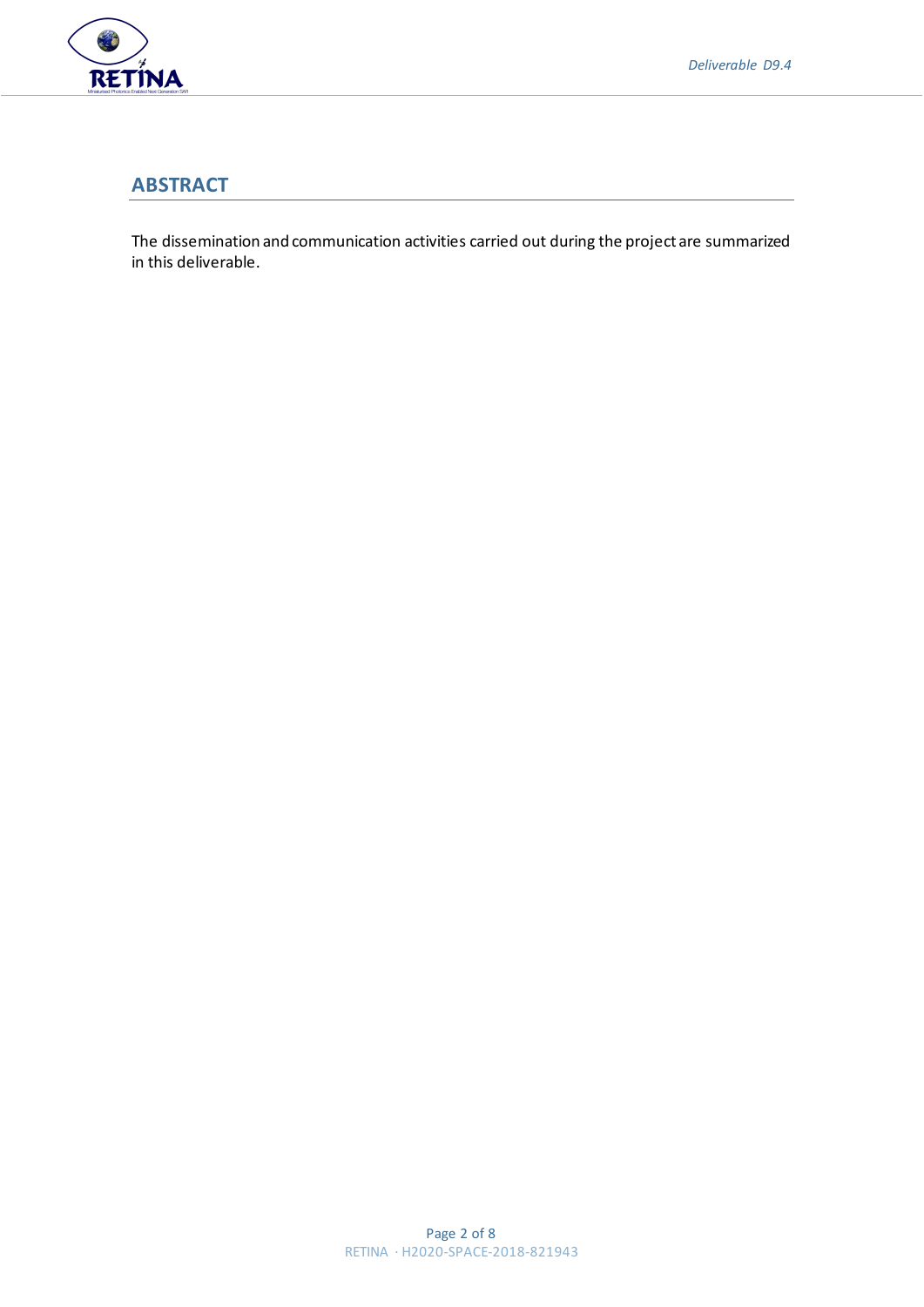

# **TABLE OF CONTENTS**

RETÍNA

| 3.1 Preparation of general project "branded" communication material 5 |  |  |
|-----------------------------------------------------------------------|--|--|
|                                                                       |  |  |
|                                                                       |  |  |
|                                                                       |  |  |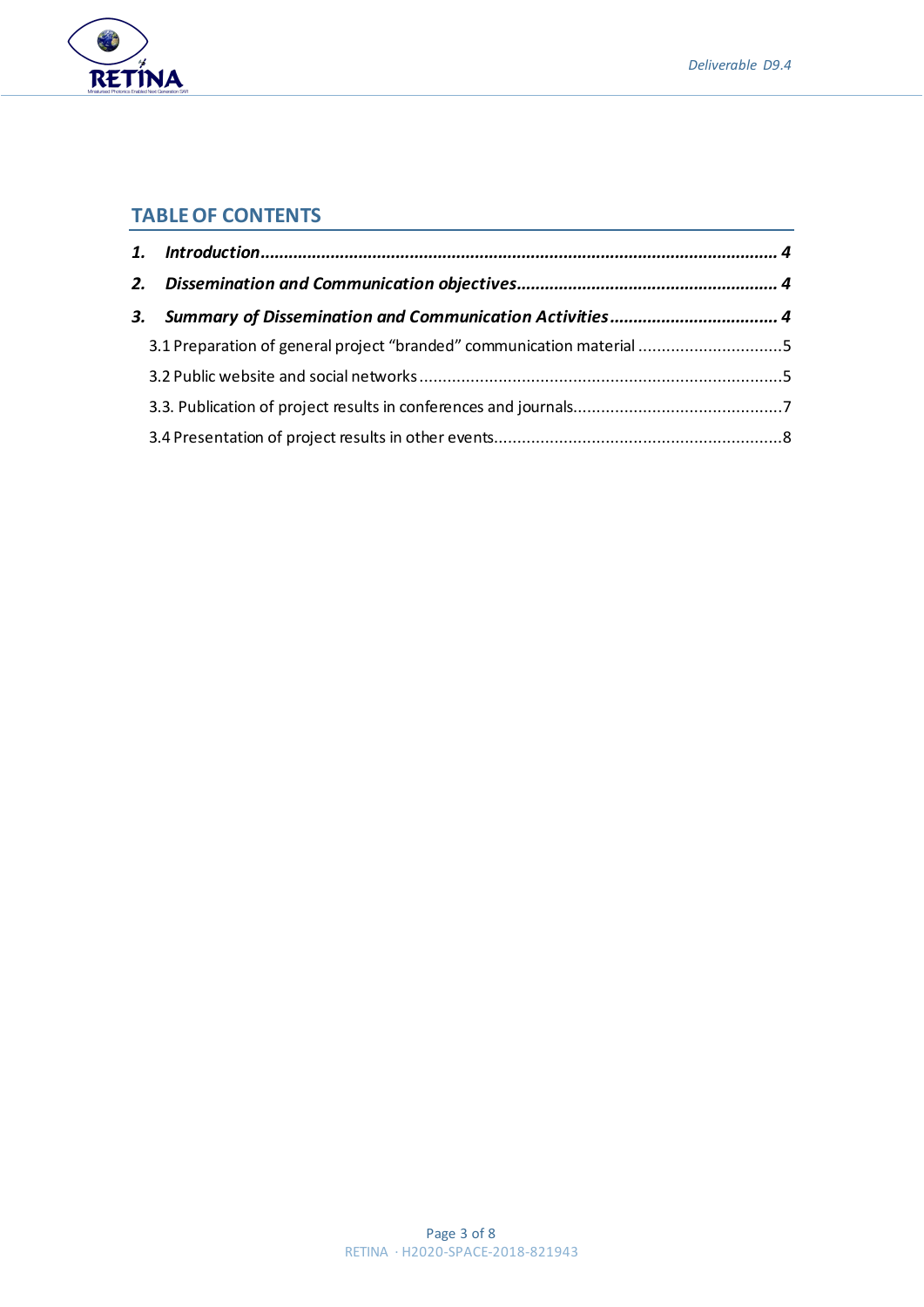

#### <span id="page-3-0"></span>**1. Introduction**

The main goal of RETINA Project has been the development of an advanced reconfigurable multibeam photonic beamformer with centralised processing. In particular, a very innovative SAR approach based on photonic technologies whose main impact is to increase the EU competitiveness in payloads for advanced SAR missions by bringing to TRL5-6 previous developments in photonic enabled payloads for SAR applications, starting from the previous FP7 project GAIA, solving the limitations found in terms in power consumption and switching speed and incorporating new features such as centralised signal processing and a truly broadband frequency operation approach thanks to the multi-beam TTD reconfigurable beamforming architecture. The dissemination and communications activities have been carried out within WP9 and are here described.

# <span id="page-3-1"></span>**2. Dissemination and Communication objectives**

The dissemination and communication of RETINA results is an important objective to ensure that the innovations of the project will be properly transferred, and their benefits exploited industrially and academically by partners upon the project completion. In order to achie ve this goal, a dissemination and communication plan was defined in D9.1, and the following objectives were defined:

- To share the technical results of the project with the scientific community interested to the topics addressed by RETINA project, in order to promote the research and receive useful inputs from other scientists and International Communities.
- To improve the knowledge of RETINA results in the industrial community as a basis to create new opportunities for building quality products and services.
- To attract potential customers and generate expectation towards the project results, in order to prepare its exploitation.
- To identify additional potential application fields, customers and business opportunities based on the reactions to the dissemination activity.

### <span id="page-3-2"></span>**3. Summary of Dissemination and Communication Activities**

The following activities have been carried out in the context of the dissemination and communication plan defined at the beginning of the project:

- Generation of general project "branded" communication material.
- Establishment of the project website and social networks.
- Publication of results in conferences and journals
- Presentation of project results in other events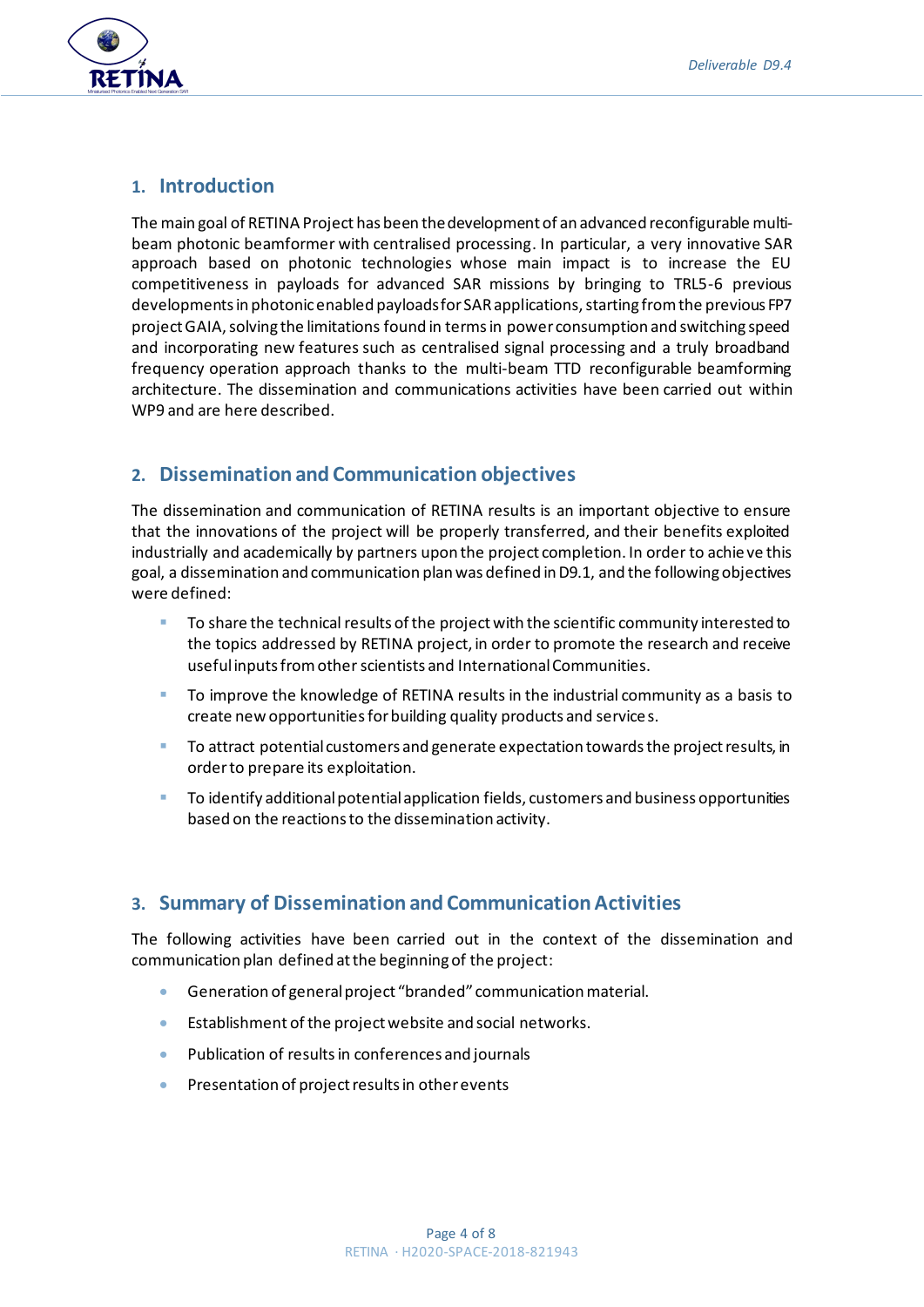

#### <span id="page-4-0"></span>3.1 Preparation of general project "branded" communication material

A logo of the project, shown in [Figure 1,](#page-4-2) was created and used during the project in all dissemination and communication actions by all partners. Templates were also created for presentation and deliverables.



**Figure 1. Logo of the RETINA project.**

#### <span id="page-4-2"></span><span id="page-4-1"></span>3.2 Public website and social networks

A public website [\(www.retinah2020.eu](http://www.retinah2020.eu/)) was created with a responsive web design (RWD) to adapt the appearance of web pages to the device that is being used to visit them. A site designed with RWD adapts the layout to the viewing environment by using fluid, proportion-based grids, flexible images, and CSS3 media queries. A screenshot of the RETINA website is shown i[n Figure](#page-4-3)  [2.](#page-4-3) The following sections have been defined:

- General description about de project.
- Fact sheet of project contract details.
- Consortium description.
- Technology: technical goals, project concept and highlights.
- Dissemination: public deliverables, publications and news.
- Contact and link to social networks.

<span id="page-4-3"></span>

**Figure 2. Screenshot of RETINA website.**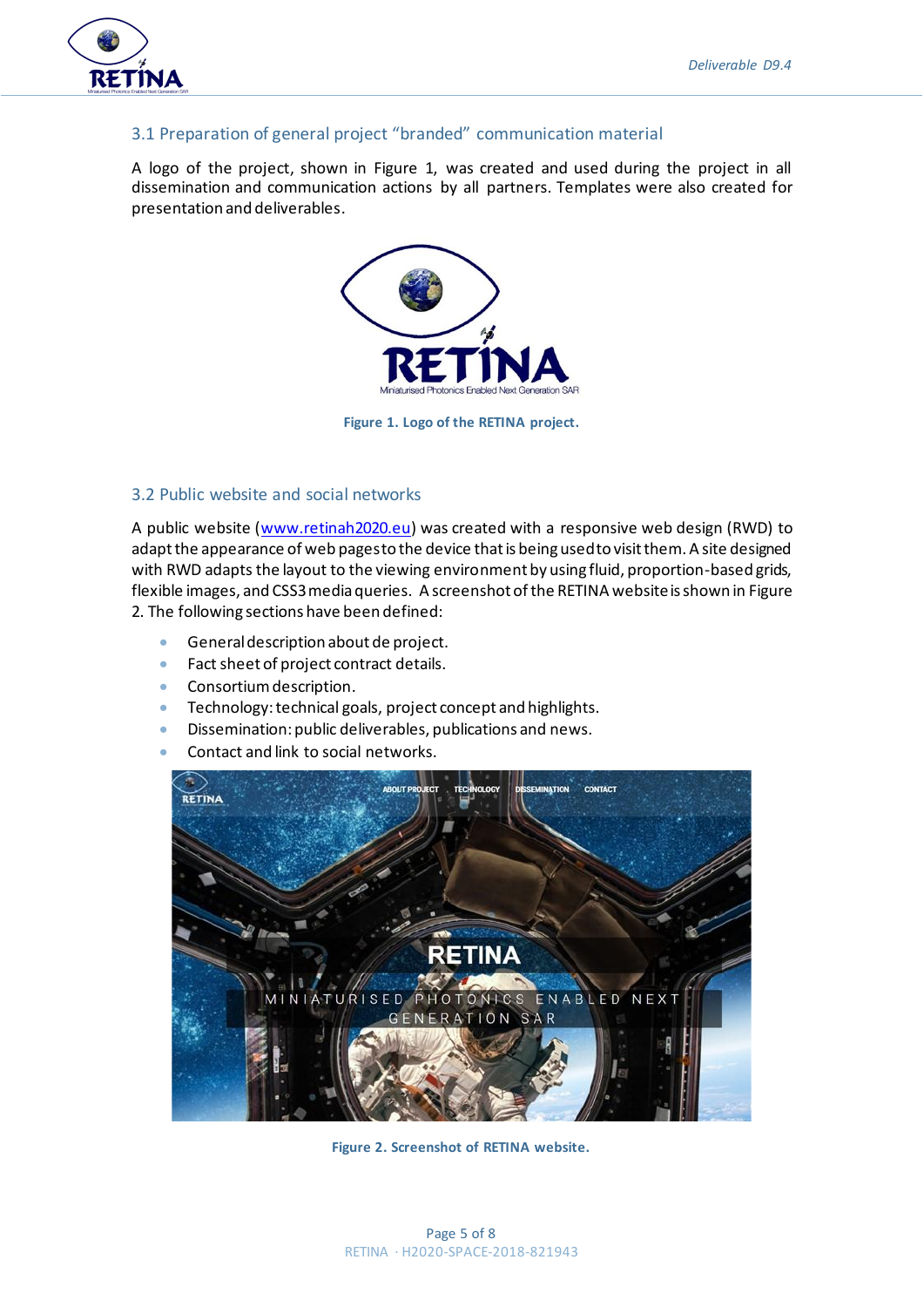

The website has a plugging to measure statistics and analyse the effective of its implementation. [Figure 3](#page-5-0) shows the visits and visitors since the creation of the website. The website has received a total of 24.007 visits and 8741 visitors until 24/02/2022. [Figure 4](#page-5-1) shows the top ten countries of visitors. It is interesting to notice that the main visitors are from USA and Russia. Finally[, Figure](#page-5-2)  [5](#page-5-2) shows the search engine referrals. Almost all visitors that arrived at RETINA website from Google search engine.



<span id="page-5-0"></span>

| Rank           | Flag           | Country                   | <b>Visitor Count</b> |
|----------------|----------------|---------------------------|----------------------|
| 1              | ≝              | <b>United States</b>      | 1,924                |
| $\overline{2}$ | -              | <b>Russian Federation</b> | 1,865                |
| 3              | 2              | Unknown                   | 962                  |
| 4              | ▀              | Germany                   | 504                  |
| 5              | =              | Netherlands               | 473                  |
| 6              | n n            | France                    | 436                  |
| 7              | $\equiv$       | Ukraine                   | 343                  |
| 8              | $\overline{C}$ | Spain                     | 285                  |
| 9              | ÷              | China                     | 250                  |
| 10             | ₩              | Sweden                    | 207                  |



<span id="page-5-1"></span>

<span id="page-5-2"></span>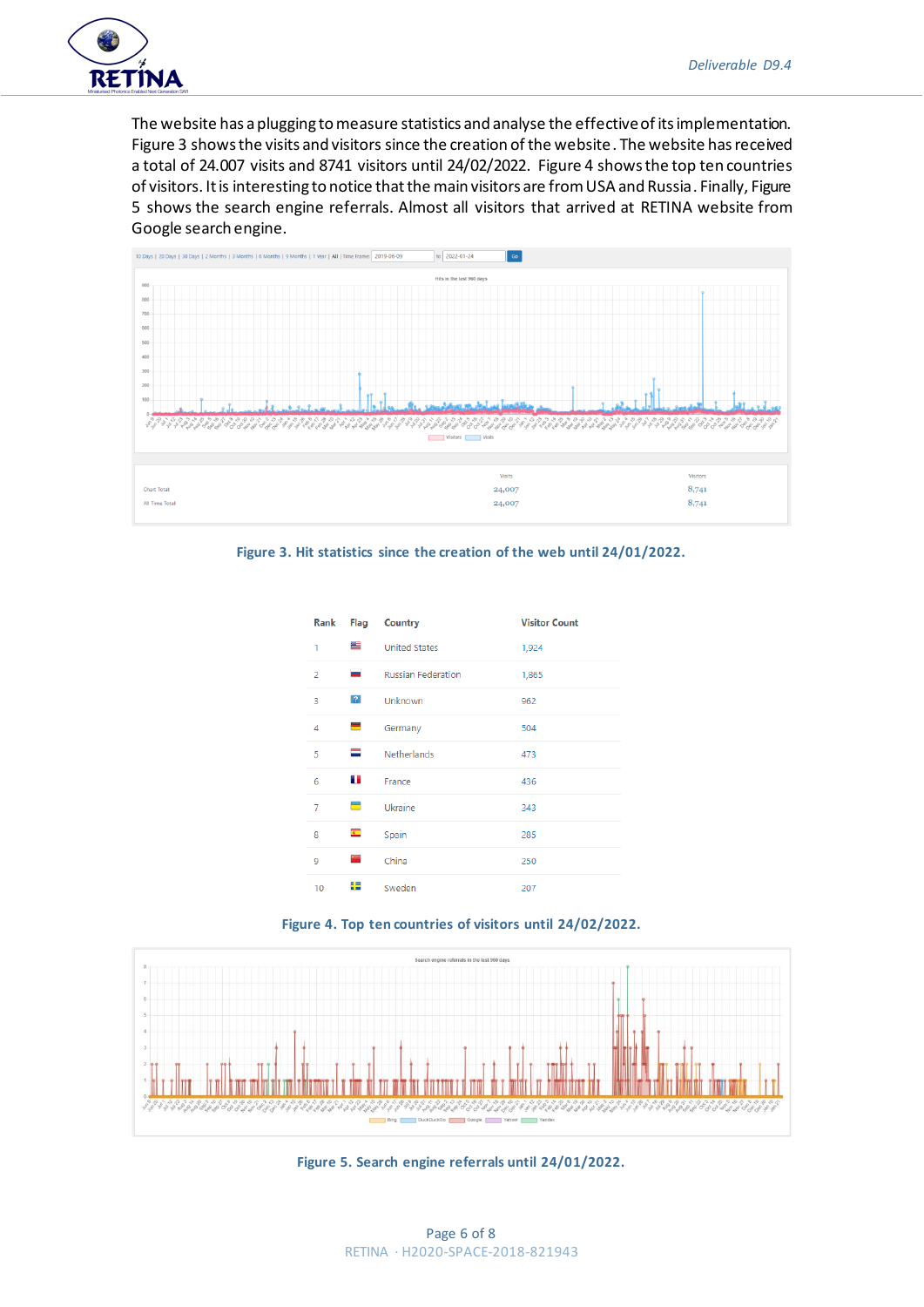

The following communication channels were also established to reach the widest audience possible and maximize the awareness of the project impacts:

- **Research Gate group (**<https://www.researchgate.net/project/H2020-RETINA>) targeting the technical and scientific community.
- **Linkedin group** [\(https://www.linkedin.com/groups/8770162/\)](https://www.linkedin.com/groups/8770162/) to mainly reach industrial stakeholders.
- **Twitter account** [\(https://twitter.com/Retinah2020\)](https://twitter.com/Retinah2020) for addressing the general public.

[Figure 6](#page-6-1) shows some screenshots of posts in Linkedin and Twitter social networks.



**Figure 6. Screenshots of posts in Linkedin and Twitter social networks.** 

#### <span id="page-6-1"></span><span id="page-6-0"></span>3.3. Publication of project results in conferences and journals

The publication of the project results in conferences has been affected by the COVID pandemic. Nevertheless, the following contributions have been made:

- A. Brimont, D. Zurita, V. C. Duarte, T. Mengual, B. Chmielak, S. Suckow, A. Giesecke, M. A. Piqueras, P. Sanchis, "Optical fiber-to-chip assembly process for ultra-low loss photonic devices based on silicon nitride for space applications", 22th European Conference on Integrated Optics, June 23-25, Paris (France), 2020 $^{\text{1}}$ .
- T. Mengual, V. C. Duarte, V. Polo, M. A. Piqueras, P. Sanchis, A. Brimont, D. Zurita, B. Chmielak, S. Suckow, A. Giesecke, E. Matarazzo, L. DiPalma, D. Maiarelli, H. Wang, P. G. Huggard, "Miniaturised photonic front-end for the next generation of space SAR applications," Proc. SPIE 11852, International Conference on Space Optics — ICSO 2020, 1185255 (11 June 2021)<sup>2</sup>.

Open Access has been guaranteed for both publications. The publications have also been listed in the project website and a link to the paper has been added. Furthermore, the following publication has been recently submitted for publication to a journal:

<sup>1</sup> <https://riunet.upv.es/handle/10251/178658>

<sup>2</sup> [https://www.spiedigitallibrary.org/conference-proceedings-of-spie/11852/2599928/Miniaturised](https://www.spiedigitallibrary.org/conference-proceedings-of-spie/11852/2599928/Miniaturised-photonic-front-end-for-the-next-generation-of-space/10.1117/12.2599928.full?SSO=1)[photonic-front-end-for-the-next-generation-of-space/10.1117/12.2599928.full?SSO=1](https://www.spiedigitallibrary.org/conference-proceedings-of-spie/11852/2599928/Miniaturised-photonic-front-end-for-the-next-generation-of-space/10.1117/12.2599928.full?SSO=1)